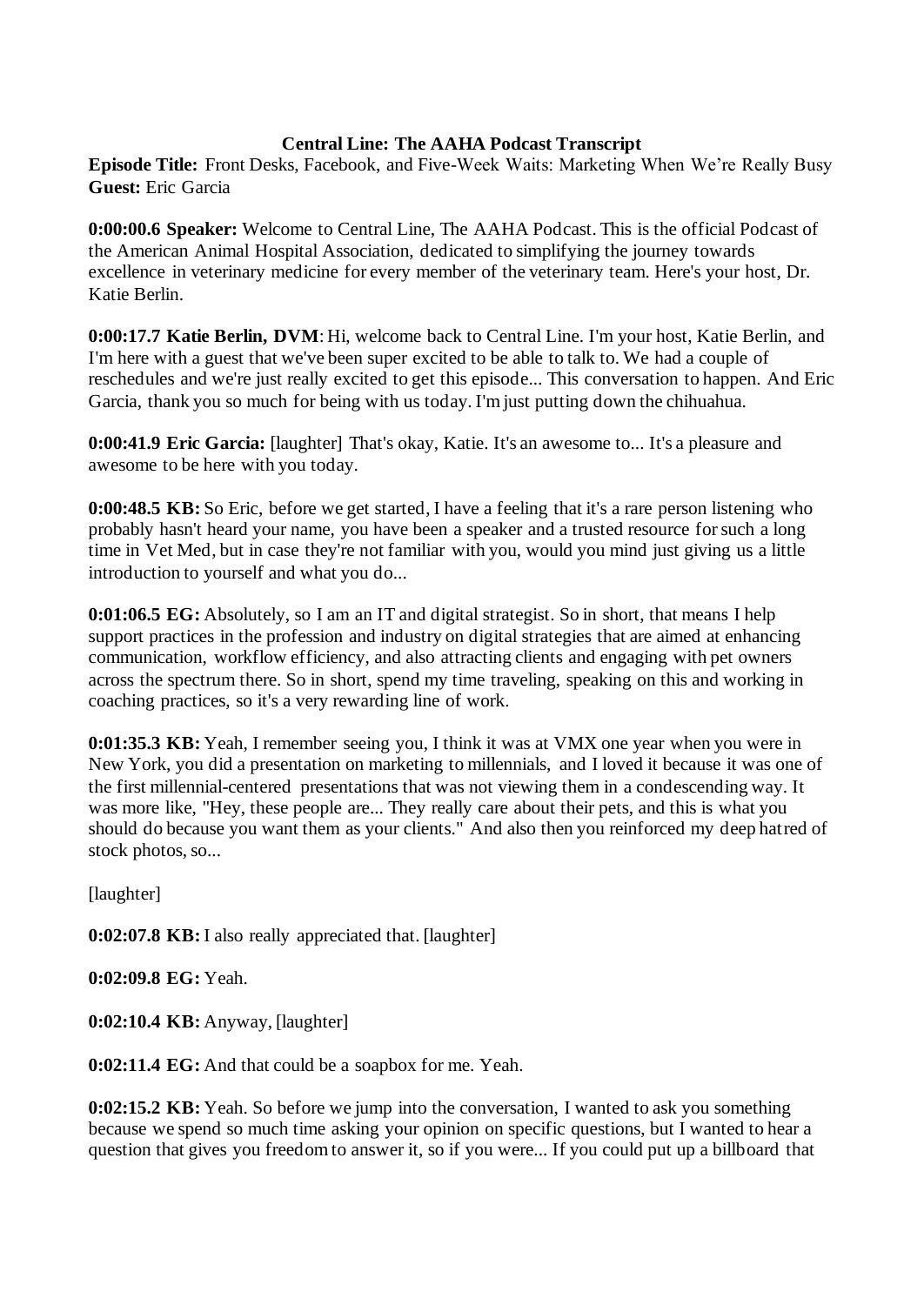every single veterinary professional could see on their drive to work or a tweet, if you're a Twitterer, [chuckle] what would it say?

**0:02:37.5 EG:** Yeah, so I'm gonna glance over here because it's something I probably looked at for the last two years, and I... So I have a little white board off to the side of the screen, and I look at it every time I'm answering emails, but it's actually something that a friend told me, and I think it's actually a well-known statement, but that was new to me. But it says, "Say no so you can say yes to the things that you want to do." And I think we can apply that in so many ways. But for me, it's just to say that you don't have to say yes to every opportunity or everything that someone is asking you. I think for the average veterinary professional, it could be as simple as not having to say yes to working an extra shift and to say yes to the things that you wanna do, whether it's for yourself, whether it's for your family, or whatever it may be. And so it is something that I [chuckle] very much live by day-to-day for sure.

**0:03:32.6 KB:** I love that. Yeah, I love that. And that makes it even more meaningful that you're here talking to us today. But yeah, there are so many things in the profession we can't get out of doing that could be unpleasant, and so having the choice and knowing that we have the choice when things are... When we have the power to say yes or no, and really using that power for our own good and for the good of the people that we know will help.

**0:03:54.0 EG:** Absolutely.

**0:03:55.5 KB:** Love that.

**0:03:57.9 EG:** Thank you. [chuckle]

**0:04:00.3 KB:** Okay, so today we're gonna be talking about marketing and something you know a lot about and something I have an interest in and zero training. But marketing is something that I feel like could either be something people love or it's like a dirty word, and they're like, "Necessary evil." But right now, everybody is so busy, I have not talked to anybody in our profession in the last two years who isn't just totally slammed, short-handed, frustrated with clients sometimes and just feeling like they're overwhelmed. So the good news is, when you're so busy that you can't take new clients, you don't have to focus on marketing. Right?

**0:04:35.6 EG:** Yeah, not so much.

**0:04:37.7 KB:** Yeah.

[chuckle]

**0:04:40.3 KB:** I had a feeling like you were gonna say that. [chuckle]

**0:04:42.6 EG:** Yeah. Well, it's interesting that you mentioned that because that's something that I've been trying to get practices to think differently about over the last few years. And I... [chuckle] I have a lot to say around this, but I'll try to distill it down to some of the most important points. One being that, it's a... We've practices across the spectrum have been just insane, and that's just not been here in the US, but also in Canada and in other parts of the world. And so practices are thinking, I don't need to change my website, I don't need to do social media, I don't need to do these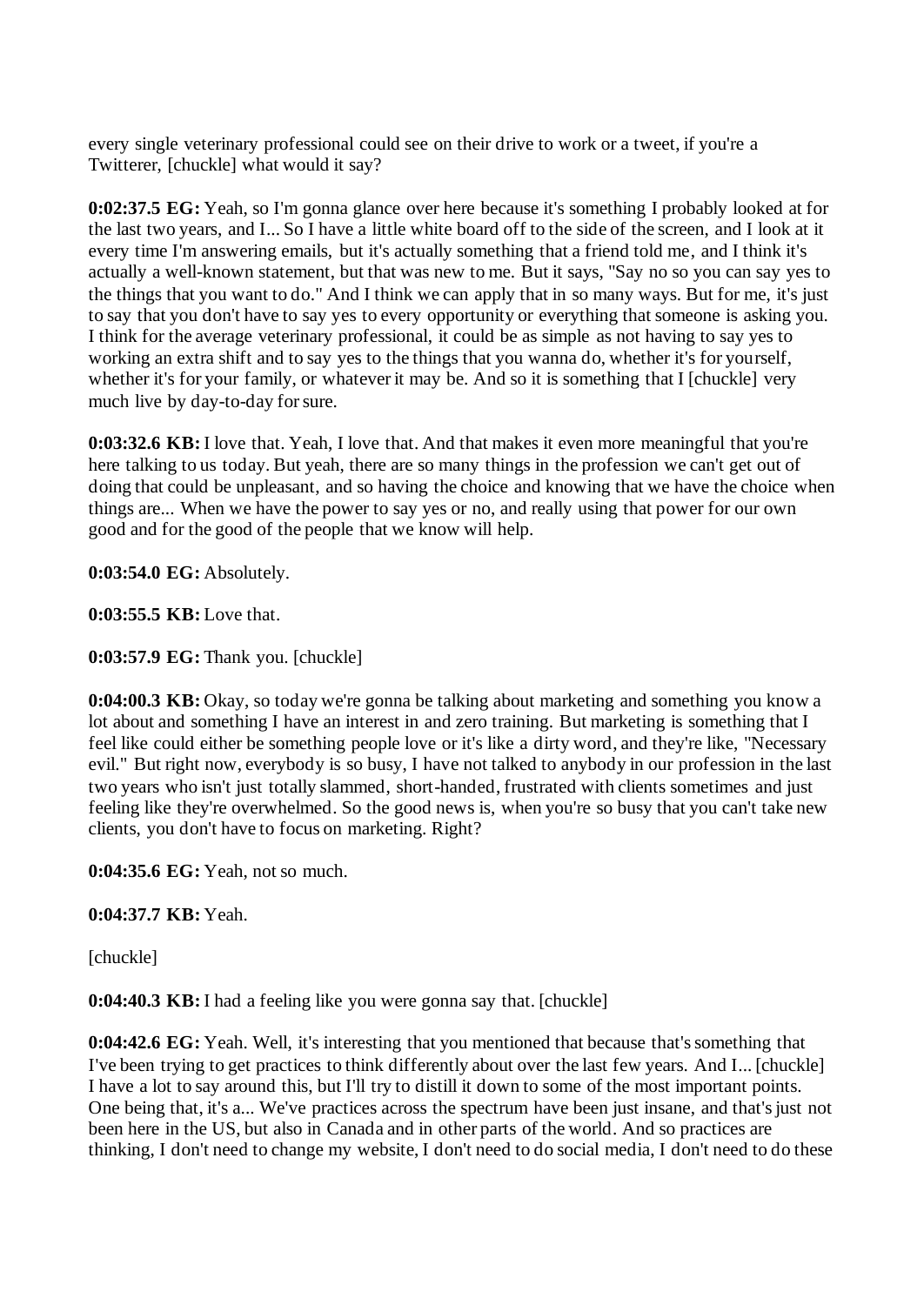things that are called marketing, or I don't need to spend money. But the reality is, is that there are two things. One is we should always have a brand presence or some sort of marketing that we can easily scale up.

**0:05:27.8 EG:** So it is important to have a fresh, new looking website and to have a social media presence and to have some search engine optimization, things that maybe you don't truly need to spend a lot of money on, but we need to have that presence there, so when we start seeing the growth decline and then we can ramp up that presence. And so it's very critical because if we don't invest on these things on a routine basis, especially when we're busy, and then when we start to see this decline happen, then we're gonna have to spend months creating a website, we're gonna have to spend months investing in a search engine optimization strategy that doesn't change over night. We're gonna have to spend time fine-tuning a Google ad campaign or creating content for social media.

**0:06:10.5 EG:** And so it's gonna take months before you can reap the benefits of that one. If you already had a system in place you can scale up. The second part of that is, retention is a form of marketing, and a lot of practices aren't realizing that this influx of growth that they're receiving, if they're not investing in retention marketing strategy, so for example, in a reminder system that meets client expectations to ensure that those pet owners continue to come back into the practice. Reaching out the appropriate number of times using these methods, social media is a form of retention marketing.

**0:06:46.4 EG:** If we're not investing in retention marketing strategies, then all of this growth that we've received, we're simply going to bleed and the way that you grow a truly sustainable practice, and what I mean by that is, where you don't have any more exam rooms where you're booked out for a long time, where you need more doctors and staff is to retain the majority of what you get, which unfortunately based off of what we see, most practices haven't maxed out their retention capability. And so all that simply means is that any growth that you receive, your marketing is just gonna replenish what you're losing, and so often times we become complacent 'cause we're like, "Oh, new client numbers look great, revenue looks great." But then they fail to realize that they're bleeding a subset of clients, and so retention marketing is probably the most... It's always been important but definitely within last year, the most important part of that strategy.

**0:07:43.2 KB:** Yeah, that makes so much sense. And I've heard out of the mouths of practice owners recently like, "Well, we don't really need that client anyway, 'cause we're bleeding... We're bleeding staff and we have so many clients waiting to get in." And obviously, if that client was screaming at your staff, that's probably not the one you need, but some clients are just frustrated and there's still good clients and people have gotten a bit complacent, I think, in some ways about just never needing to worry about having enough clients. That definitely speaks volumes about where we should be putting resources even in times like this. But I feel like there are a lot of veterinarians who are reluctant to invest in marketing, they might put up a Facebook page but not really use it much, or have a website where you can find out where the clinic is and they feel like that might be all there is that you really, really need. Why do you think that is?

**0:08:38.7 EG:** Yeah, so I think a lot of that... I think there's multiple reasons. I would say probably the most common reason is that they may have invested in marketing at some point, but have failed to put systems in place to be able to track the effectiveness of those campaigns. And so a lot of times what happens is they say... For example, they say, "Hey, I think we can get new clients, we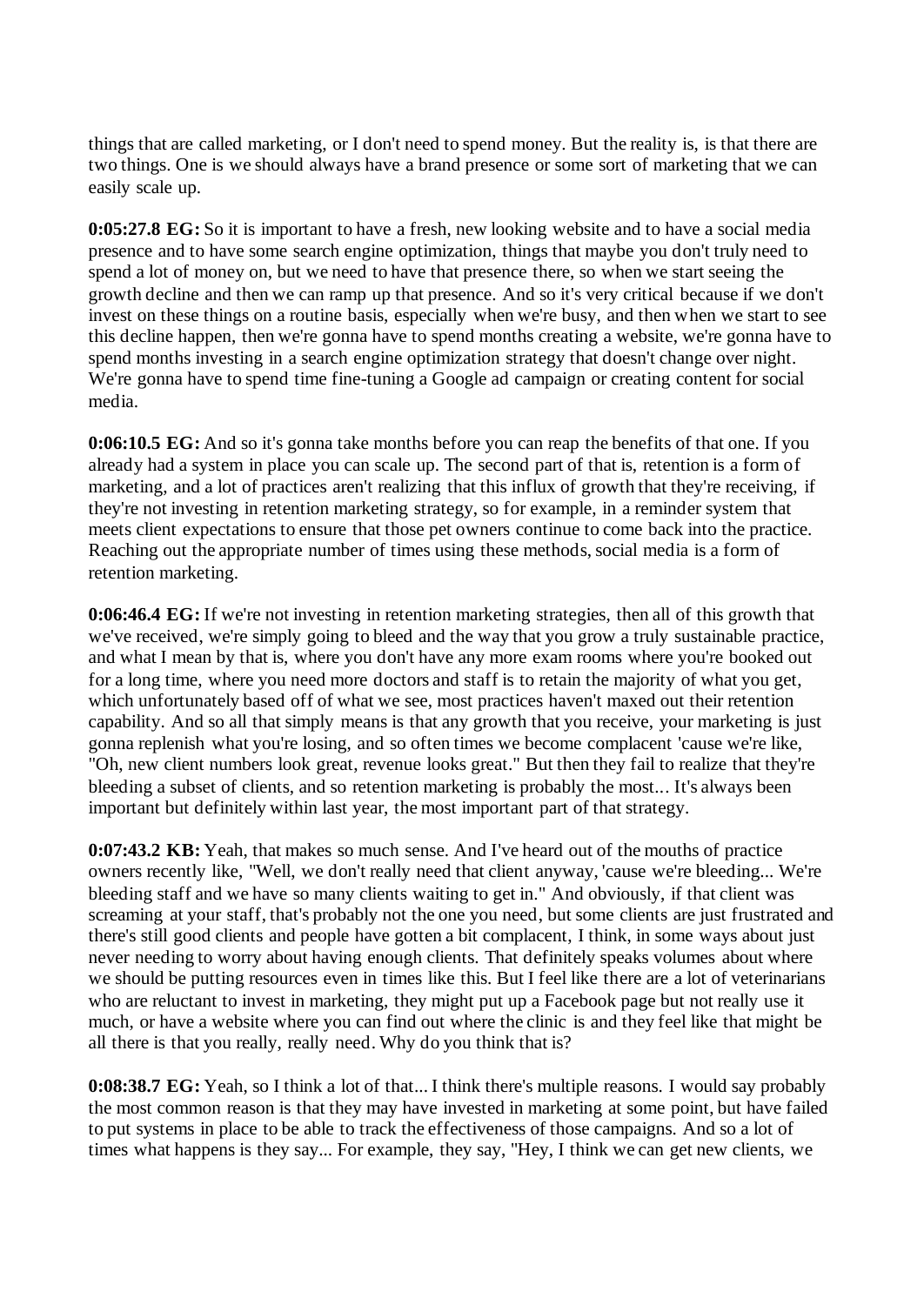wanna grow." And they don't really trend data before to know where they're at, they just say, "Hey, the last few months, it doesn't look as strong."

**0:09:13.5 EG:** And then they hire a marketing company or an agency or whatever it may be, and then they spend money on search engine optimization and Google ad campaigns and having someone coach them on social media content. And they'll spend this money for a year or so, and then at some point, they'll just have this gut feeling where they say, "I don't really know if that's helping, I don't really know... Our new client numbers have been a little bit better, but it doesn't feel like it's doing much." And so either they'll stop spending or they'll fail to invest further, and a lot of that is just not knowing where they came from. And so I always tell practices in order for you to feel good about any money that you're spending on marketing, it's important to be able to track your success before those efforts, I always tell practices... And there are so many great tools out there that you can use, I know that Covetrus has a financial metric dashboard called Sparkline that you can invest in, there's VetSuccess.

**0:10:11.9 EG:** There are so many tools out there that integrate with your management software and give you a financial dashboard and metrics dashboard to be able to monitor your performance. And so I truly believe you should sign up for one of those services, find what's best for you, and thus invest in marketing. And have those conversations with your marketing company, your website company, whoever it is that's managing your marketing and saying, "Here's where we were trending before, patient visits, client visits, new client visits." And then have a quarterly conversation and say, "We've invested this much, here's where we're at." And then say, "Oh look, we're growing. This is great and it's working." Or look at it and say, "Hey, we were investing money but we're not seeing growth, why does that." Have those conversations. I remember I met a practice... Oh gosh, a few years ago at VMX during a workshop and he said, "I don't really believe in marketing." Although it was a marketing workshop that he paid extra to attend, so I knew that wasn't fully true.

**0:11:14.3 EG:** And I asked him why, and he said he was spending \$70,000 a year on marketing with a firm, and he said, "I just... And our new client numbers have been declining." And so I said to him, "Why didn't you have the conversation when you were only \$5000 in about why you're not getting a result." And he just... He admitted, he said, "You're right, I should have recognized this early on." And so I always tell practices in order for you to have that confidence, it's really important to monitor where you're at and to work with your marketing company, and the reality is if you don't get results after a certain time period that maybe that's not the right fit for you, maybe they're not delivering. But the ones who aren't reluctant are the ones who... Do you track that very closely and see those returns. And I'll tell you, Katie, I try to share a lot of success stories in the lecturing that I do, whether it's someone I don't know that emailed me after a session, or whether it's someone that we work with to say, "This is not theory, it works when it's done right." And so that's where practices are like, "Oh, okay, maybe I should be doing this." So it's probably one of the most common reasons I would believe.

**0:12:20.6 KB:** Yeah, that makes a lot of sense too. As veterinarians I know we are used to thinking about things with a direct cost-benefit analysis, we're gonna buy this therapy laser and we're gonna charge this much per session and it's gonna pay itself off in this amount of time. And sometimes, especially when we're not trying to attract new clients and can measure those numbers, I feel like it's probably pretty hard to just intuitively say, "I know how to track my return on a marketing investment."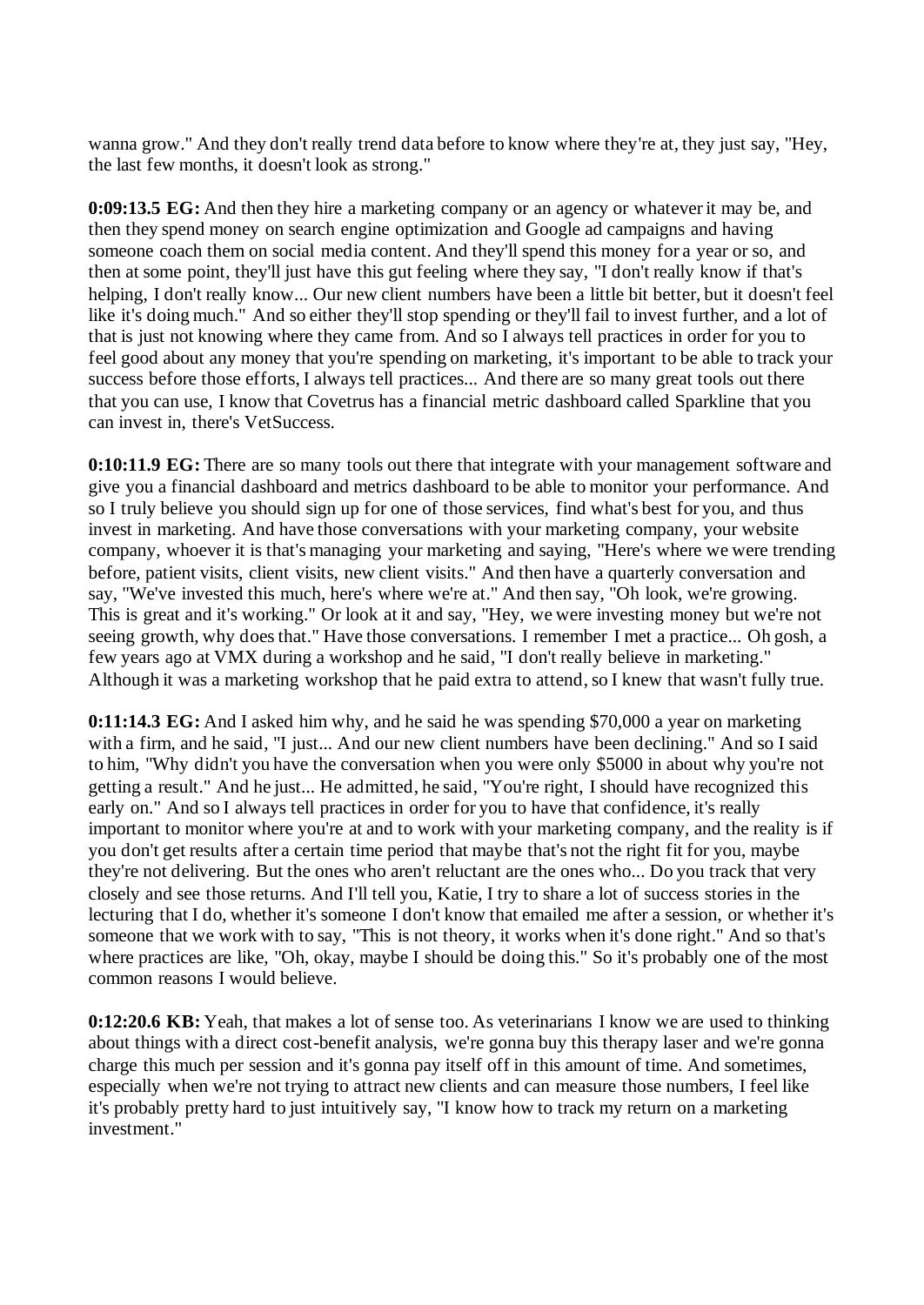**0:12:47.3 KB:** But when you think about the number of clients that now are so used to seeing brands online and building loyalty that way, if we're not in front of them, then I could see why they would maybe gravitate towards another clinic that had a presence online, whether it's through a newsletter or website or social media, so... That makes a ton of sense. And I was thinking about that in terms of branding, 'cause I was thinking about all those internet... All those ads you get on Facebook, and if you look at the comments, people are like, "Why are you advertising a product that's always out of stock."

**0:13:24.6 KB:** Every time I see this ad, I try to click on this pair of jeans and it's out of stock in all the standard sizes, and the comments build up like that, and you're like, "Yeah, why are they doing that?" But... Of course then there's this enormous demand for this product as soon as it's out, they don't even have to advertise 'cause you have been stalking the site for six months, and I feel like it's got it... We've kinda think about it that way. We wanna be in demand and have people say, "Okay, they're not taking new clients now, but they will one day."

**0:13:55.8 EG:** Yeah. And so you're 100% right, and I love that, that way of looking at it. And just to even take that and go back to your first question, practices are busy and so they say things like, "We don't... We don't want new clients to call us 'cause we're not gonna be able to schedule for two, three weeks out." Or, "We don't wanna do more with our reminder system because they're gonna get upset because they can't be seen for two to three months." And I think somewhere something was lost where I don't believe... And I could be wrong, but I don't believe we ever painted a scenario where preventive medicine wasn't an emergency service you had to have right away, and if we did, then we probably did something wrong at some point, and so it's really important to set expectation. So when we send a reminder or when we get someone who's a new client, instead of saying, "Oh, I'm not gonna be able to see you for two or three weeks, it's really busy." I think instead of saying that, which is natural for CSRs to do just like when we present the bill, we're like, "Oh, I don't know, it's gonna be high... "

#### **0:15:03.0 KB:** Sorry, yeah.

**0:15:04.1 EG:** Yeah, sorry. Instead what we should do should say, "Hey Mr. Garcia, it's great that you received this health reminder for Frankie, we are booked out two or three weeks. But it is important that we get this on the schedule because we want Frankie to get those necessary vaccinations, necessary exam to ensure that we keep Frankie healthy. So right now we're looking at booking for the month of May, what is your availability like the first two weeks of May." And start to look at it that way. Because the reality is, we need to get those pet owners to continue to come to you. We need to get them to understand the importance of these services, and the reality is that right now, you might be booked out two to three weeks in advance, but all good things come to an end and that will slow down, and so the way that you, again, become sustainable is that you continue to forward... It's not even forward booking, it's just continue to put those appointments out to when there's availability. And so you saying that... Someone saying something's out of stock, really kinda jogged my memory on... Yeah, that's a great example of that too.

**0:16:10.1 KB:** Yeah, we should view it as a good thing that we're in demand and that you can't get in right away. If your vet clinic has preventive care appointments open all day, every day, then that sort of... Unless they're strictly a preventive care clinic, then you wonder where are all the pets with ear infections that have to get fit in.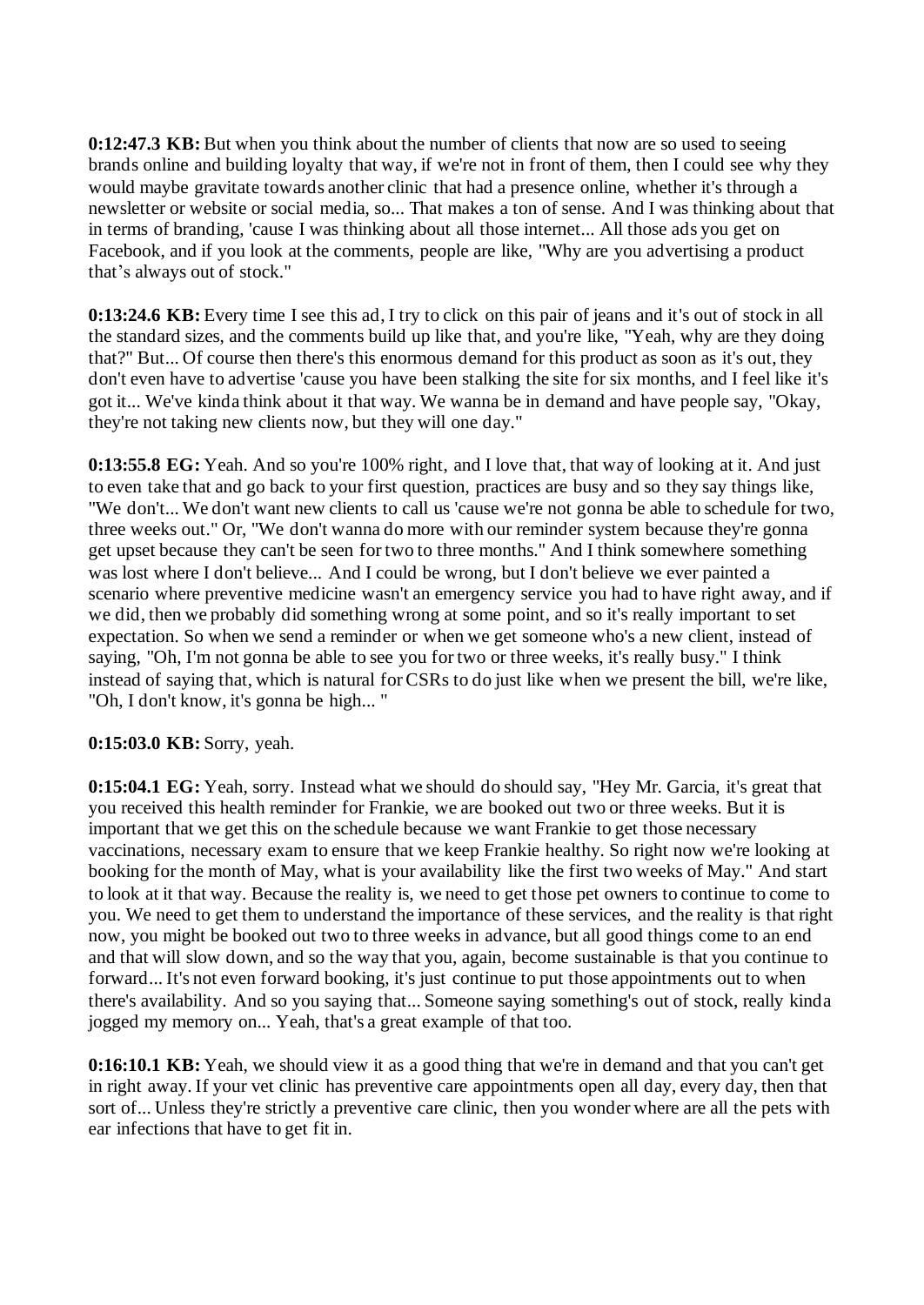# [chuckle]

**0:16:27.1 KB:** But I... Yeah, I definitely... And we were talking about this before we started recording. I had two ER visits in eight days back in January, February, and I was really scared and I still had to wait eight weeks for a specialist appointment. Human medicine doesn't view it as an emergency most of the time, even if you're sick. So it is definitely a perception thing that, I think we need to not make it so the people are waiting to the last minute to get those vaccines done.

### **0:16:56.4 EG:** Beautifully said. Yeah. [chuckle]

**0:17:00.5 KB:** Yeah. So let's talk about the strategy a little bit, if you're currently in that situation that so many of us are in, where you just feel like I can't take one more client and I really don't want them to be calling me unless they're calling, asking if they can be put on the wait list because they just can't see them. What kind of strategy does that look like for your marketing? What do your ads and your social media post in your website look like?

**0:17:23.3 EG:** Yeah, so I kinda wanna answer... 'Cause I think there's two way... There's two different strategies, so I'll answer with the retention marketing strategy first, and then I'll answer with the new client acquisition part of the strategy, 'cause I think both are equally important right now. When it comes to the retention, the strategy there is, and I've been talking to practices about this over the last few years, is that when it comes to our reminder system, it is important that we deliver the appropriate number of touch points that are necessary to yield high compliance. And so what I mean here is any time a practice sends a text message, an email, a push notification, a post card, any one of those reminders regardless of how its delivered is considered a touch point. And so there was a study that was done years ago in the veterinary space, and it was several thousand practices. And what the study was able to distill down is that the practices that spent... That sent between nine and 12 touch points yielded the highest compliance possible.

**0:18:29.8 EG:** And so a lot of practices here are 9 to 12 touch points. And they're like, "That's a lot. I already get complaints. People are really gonna freak out. I'm not gonna do this." And so I wanna kinda paint some color behind this. So the reason that 9 to 12... Well, that we suspect the reason that 9 to 12 came to be true... And by the way, it was a very thorough study to say, these few hundred practices you're gonna send six touch points, these few hundred you'll send nine, these few hundred you'll send 12. And then they said, "Okay, great, we know what your retention is, now swap it and see. Did it affect it in a negative or positive way?" So the study was able to prove it, and it's since been validated numerous times with practices that we work with or people who've implemented it in sessions and have followed up since then. But the reason practices don't do it or our fearful of it, which I actually kinda like that as a profession, we've taken a more conservative approach with client communications, I think once you overdo it, that it's hard to undo it.

**0:19:28.1 EG:** So I actually appreciate that as a profession we've been always worried about what the client might think or how they feel about it. But the reason that most practices don't do it is because they apply their own personal feelings to what they think all of their clients would feel. And the reality, Katie is, is that... And we all kinda feel the same, is we're like, "Oh, well, I'm tired of getting messages from these retailers, and they send me five a week." And we have to remember that the reason they do it is not because it annoys the majority of people who are following them, who subscribe, they're doing it because it leads to that desired action, which is a purchase or whatever the call to action is.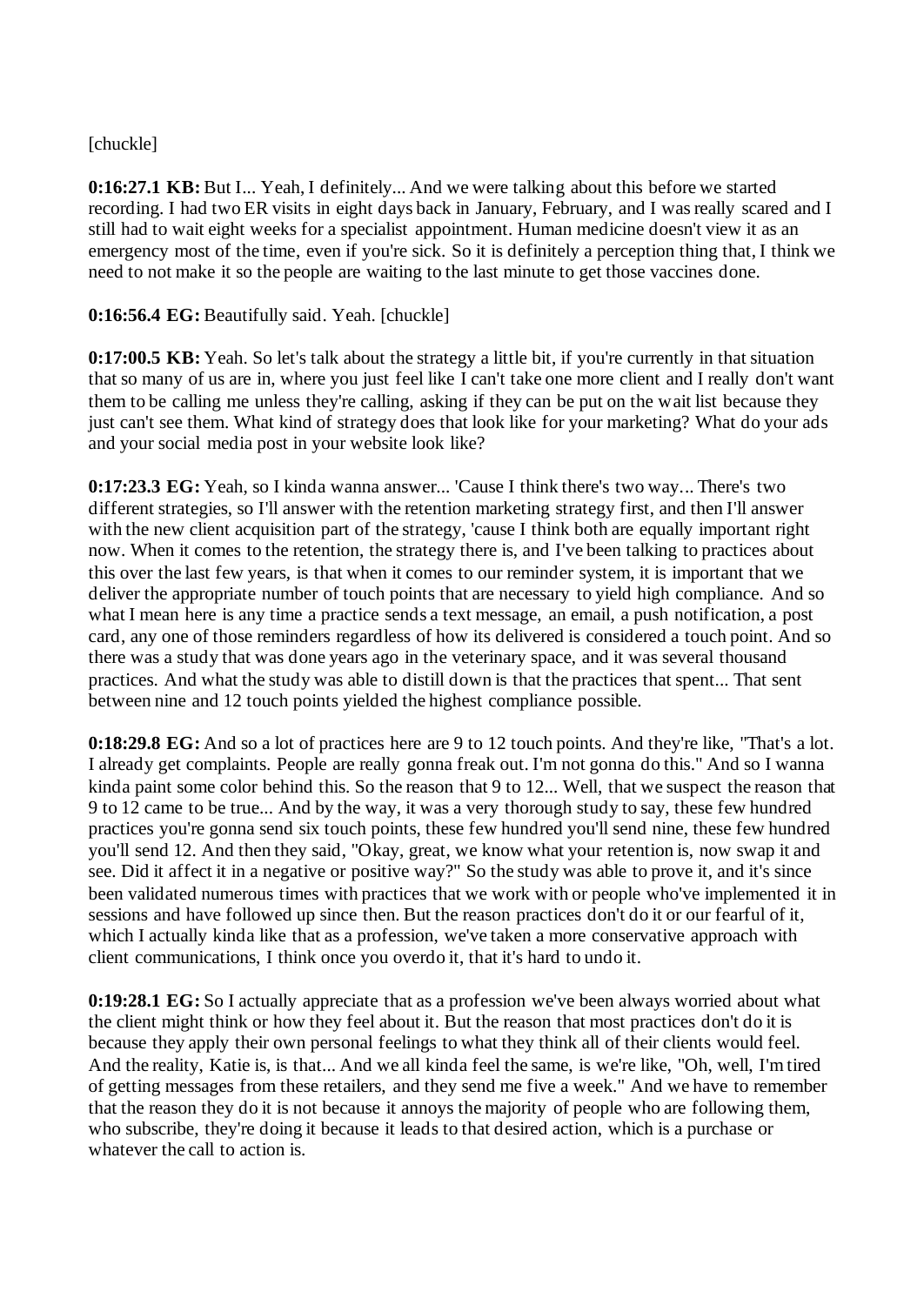**0:20:08.9 EG:** A major online pharmacy in the veterinary space, so not a... I don't like to mention names, but a major company we've been talking about over the last few years, people don't realize that if you look at their metrics, they send 4.8 emails per week to our pet owners, and 95% of those emails actually include marketing. And they don't do that because pet owners are annoyed that they're getting almost five emails a week, they do it because it leads to that desired action, which is purchasing something online. And so it's important to recognize that we shouldn't really apply how we personally feel, we should always kinda go where the data leads us. And a lot of data... And what's great is we have veterinary-specific data. But even if you look at non-veterinary specific data, it does tell that story of increased touch points.

**0:21:00.5 EG:** The other thing I always say with this is if you get a client who's annoyed with too many touch points, we have to work with them. Instead of saying, "Okay, I'm sorry," and then they get a Post-it note, and they put it on the manager's desk. And then the manager has five to 10 Post-it notes, and then they say, "Well, we're gonna turn off six touch points." Instead of doing that blindly, we should have our CSRs change the conversation and say, "Hey, Mr. Garcia, we're so sorry that you received a text message in a post card, what is your preferred method of communication? Is it only text messages? Or do you have our app, and do you appreciate that more?" Work with that client. And if they say, "I don't want a post card. I don't want a text. I don't want an email," then work with them, change that communication preference to where ultimately that client is then going to be communicated in the way that they want to be communicated.

# **0:21:44.9 KB:** I love that.

**0:21:45.6 EG:** So the... Yeah, that's a retention strategy.

**0:21:48.1 KB:** Yeah, like the actual personalized care like we're always talking about for the patients. And have the default be to communicate more, and you can work with clients who want less. I love that.

**0:22:02.4 EG:** Absolutely. But just... And I'll probably say this numerous more times, but before you increase touch points, you gotta know where you're at before with the retention, right? So I don't want you to listen to this podcast and say, "Oh, Eric Garcia said according to this study, I should have 9 to 12 touch points," and then just change 9 to 12 touch points, I want you to know where you were before. So use a financial dashboard or some sort of practice health dashboard, find out what your retention is or what your bonding rate, which is another word, or attrition rate, they're all the same thing, find out what it is, make the change and monitor success. So that way at the end, you can say, "Hey, marketing, it works. This decision, it worked." The other strategy... So when it comes to marketing to the new clients, it is important that we have something in place. So meaning here that if your practice and you... And new clients are going to be seen at soonest two or three weeks, which by the way based on what I'm seeing it, it used... That used to be the case, but we're actually starting to see that shrink down a little bit, I think it's regional probably right now.

**0:23:02.8 EG:** But say a new client won't be able to be seen for two to three weeks, and that's been consistent. Then the strategy there's going to be, "Let's have a website. Let's make sure it looks good." You talked about stock imagery before, it's something I get on my soapbox about, "Let's take this as an opportunity to swap out pictures, make things look good, make things sound good, make the website functional and make sure it's mobile-friendly. Let's have that. Let's spend that time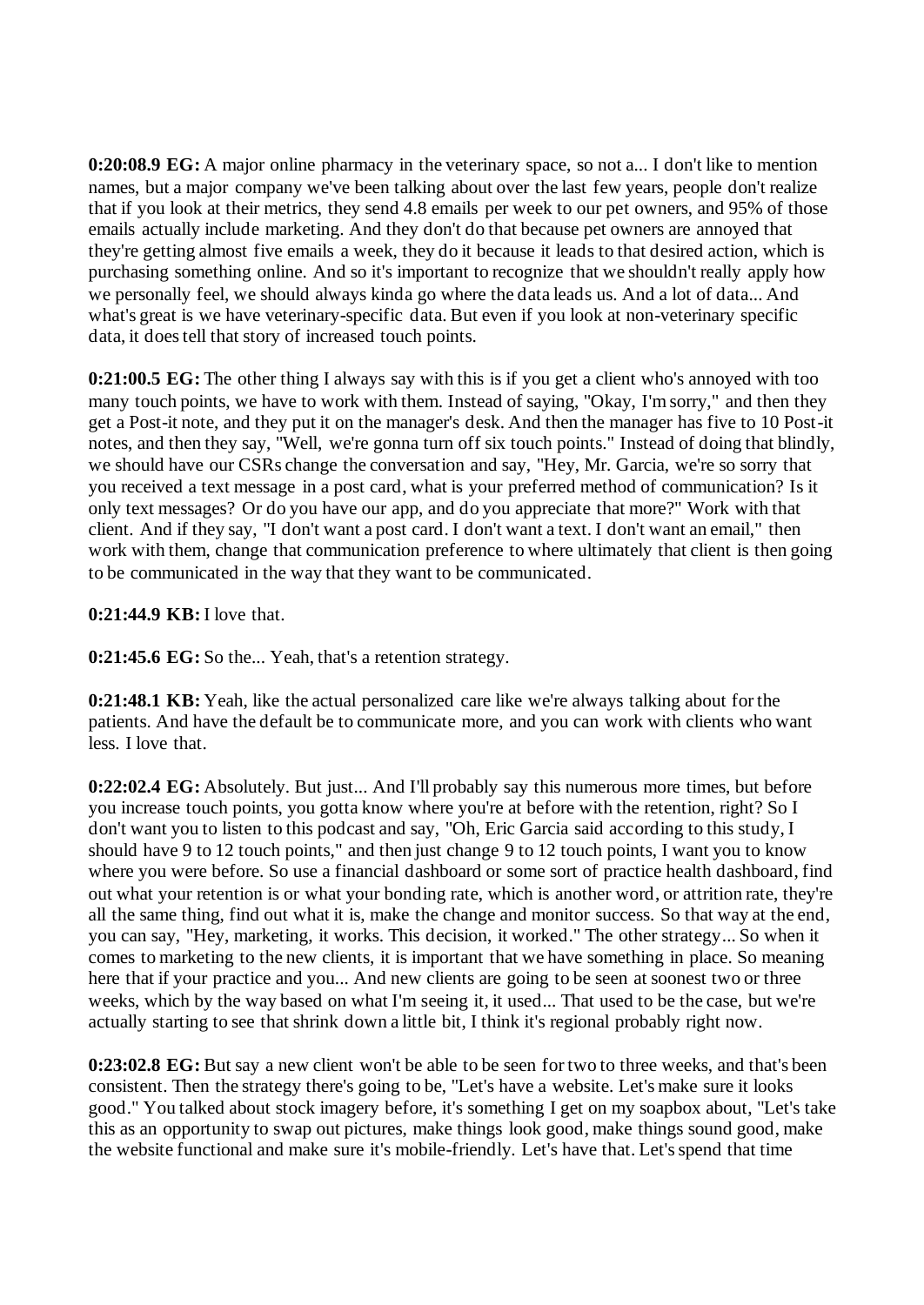making sure the website is what it should be in order to differentiate ourselves from our competitors. Let's spend that time engaging with our existing clients on Facebook and Instagram and sharing case studies of just the cool things that we're doing." Let's take it as an opportunity to do those things, not to say anything like, "Hey, we're accepting new clients," or to... I wouldn't even recommend having a major ad presence at that point, it's just to have those systems where we're constantly pushing ourself out there.

**0:23:52.8 EG:** And then when you see that, hey, maybe your two to three-week time period is now one to two weeks, and it's starting to shrink, you can forecast that as long as you're looking at your scheduler and say, "Okay, it seems like consistently we're not as far booked out." So then from that point, that's where you say, "Okay, well, the website looks good." So now you have the confidence to push an ad out there through Google or a Facebook ad or an Instagram ad or... I still firmly believe in local marketing opportunities that exist for certain communities. So look at those opportunities and then start creating ads to push out your practice at that time to be able to ensure that you continue to then fill that schedule back up in the way that it should have been. So again, have that baseline. Take this as an opportunity to make change.

**0:24:46.6 EG:** There's a great quote from Bob Jones of Brakke Consulting that came out in, I believe, April of last year. And it says, "We'd like to say the animal health industry is resilient, successful. But we're not immune to change, and it's easier to change when you're successful." And I fell in love with that quote, because it's such a true thing. It's to say our new client numbers are great, our patient visits are great. We're successful, we don't need to make change, but it's an opportune time to make change, it's an opportune time to say, "You're busy, you have a lot going on, let's upgrade the website, let's spend more time on social media. If we're only on Facebook, let's start doing Instagram." It's to say, "Let's start making these changes now so we can continue to remain successful in the future."

**0:25:25.8 KB:** Yeah, that makes a ton of sense. And I think practice owners and managers a lot of times I feel like they have to do everything themselves. But Caitlin DeWilde was on the podcast a while back. Yeah, she's so amazing. And she had talked about some ways that you can get team members involved in helping out with things like social media, people who really gravitate towards those platforms and love them and use them anyway. It won't feel as much like work when you're doing it in a medium that you really like. And so take advantage of that, right?

# **0:25:57.0 EG:** Absolutely.

**0:26:00.0 KB:** Yeah. Have a plan, but definitely it seems like a lot of the team can get involved in these initiatives where you're taking pictures of your team doing their jobs, and that tends to boost morale too, in my experience. There's nothing like seeing yourself in a selfie with this cute puppy and you're like. "Okay, my job's pretty cool."

**0:26:17.3 EG:** For sure. It's interesting. What Caitlin's saying is 100% true. The thing I always add to that is, pay them, right, so...

# **0:26:25.0 KB:** Right. Yeah.

**0:26:27.0 EG:** They're probably not going to be able to do it all when they're on the clock in the practice because of the nature of how busy things are, so pay them when they're doing it after hours,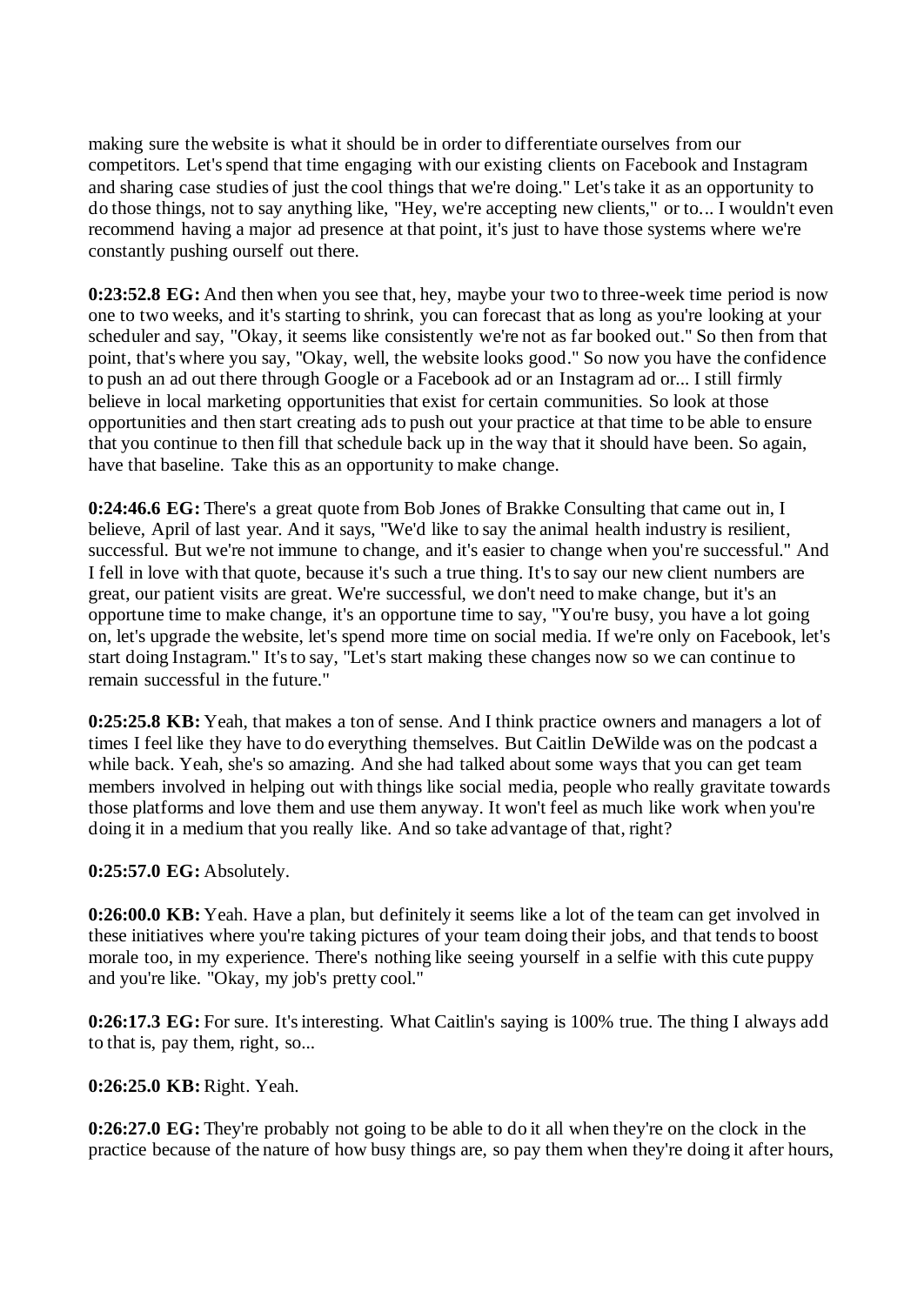and then the other thing is celebrate it with the team. During a team meeting, say, "Look at what Caitlin was able to do on social media. This is awesome." I was... This may sound stalker-ish, but it's not. So I had a practice recently that I know where they re-shared a TikTok on their Instagram from an employee, which is not normally something I recommend doing because it has the employee's personal TikTok handle, but naturally I was like, "Okay." I went to look at the employees TikTok because it was a really good social media post, and she was doing all these amazing things in the practice, and I said... I was like, "If she's not on the social media team, she needs to be on the social media team," and by the way, don't share her personal TikTok account.

**0:27:18.8 KB:** Right. And make sure you get permission from that person. [laughter]

**0:27:20.4 EG:** Yeah, right. Yeah, to Caitlin's point, to your point 100% should that be the case. And the practices that are successful and consistent are those that have more of a team approach.

**0:27:32.1 KB:** Yeah, absolutely. I also liked something that you've come back to a couple of times in the conversation, where we're always looking for ways for team members... Hopefully there are team members listening who aren't practice owners or veterinarians or practice managers, and who oftentimes feel like they don't have a ton of power to change the way things are done in their practice. That's just... That's the lot in life of many team members because you can't change everything yourself, especially when you're coming at it from a CSR position or a technician or even an associate vet, and so... But the CRSs, there's no reason why a CSR can't start communicating with clients on the phone the way that you were saying where it's not a, "So sorry, we can't accommodate your request." It's more of a, "Yes, I'd love to accommodate your request, let's see when we can make that happen." Such a big difference, and that's a mindset and a vocabulary shift really.

**0:28:28.9 EG:** Yeah. My heart goes out to our poor CSRs who are just so bombarded with everything.

**0:28:32.8 KB:** I know. Oh, I know.

**0:28:37.8 EG:** And so I also think that by just changing how you approach things that hopefully gets a better reaction out of the pet owners so our CSRs don't have to be beat down with words like, "What do you mean I can't come in for vaccinations for two weeks? This is completely not okay and unacceptable."

#### **0:28:57.9 KB:** Yeah.

**0:29:00.0 EG:** So hopefully by just changing that, they also won't get beat up as much, which I... And my heart always goes out to our CSRs.

**0:29:06.5 KB:** For sure. And they can make such a difference, like you guys who answer the phone, you who at the front desk, who are face-to-face with a client who's just been told that they owe \$3000 or who's very scared because they scheduled this appointment, they don't know what's wrong with their pet. You can make the difference with just how you're talking to that person. I don't know how many clients I've heard say, "Oh, I left my last practice because every time I went to the front desk, I was just treated like I didn't matter." Or, "Every time I come here, I feel like I'm welcomed and they call me by name, and that's why I stick around." It can make the difference. It's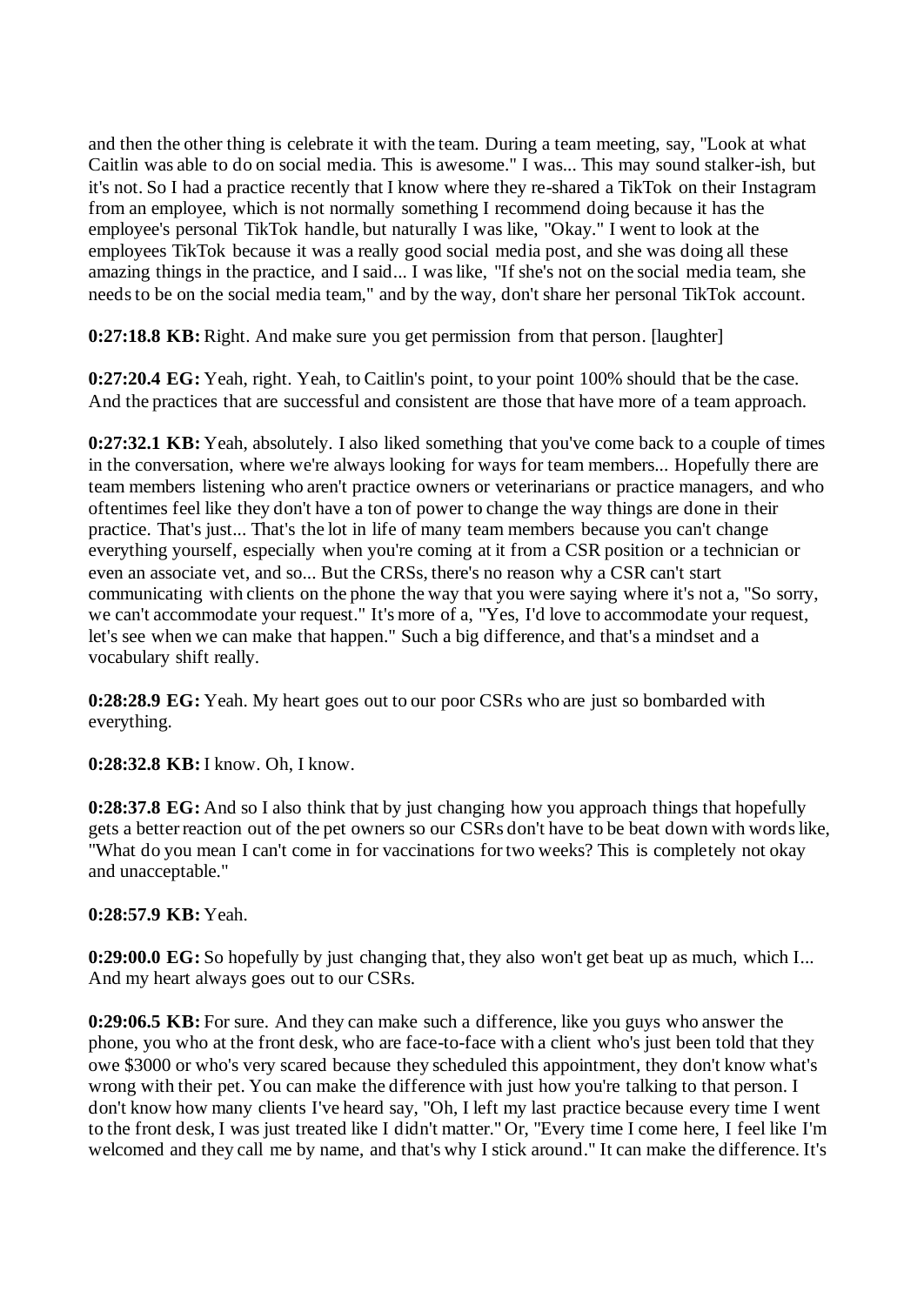not always the veterinarians. A lot of times it has nothing to do with what happens in that exam room, so...

**0:29:46.8 EG:** Yeah. I agree, it's like when you get holiday... Cards around the holiday at the practice, a lot of that is... Does come from the CSR who's taking that extra five minutes to say, "Hey, how's your son or your daughter doing and how is your... You just got married or you just had surgery in your arm... How's that... " It's the CSRs who are so good at remembering those things that... You're so right, Katie, a lot of those interactions are what they remember and that's what bonds them to the practice.

**0:30:17.1 KB:** Yeah, you might not get the credit, which is unfortunate, and you should get way more credit than you do, but you are making a huge difference every day with those clients. Okay, so I have really two more questions for you.

**0:30:31.3 EG:** Sure.

**0:30:31.9 KB:** Social media, so right now, if people aren't really so much trying to attract new clients, people might say, "Hey, this is a good time to start putting more educational posts on our social media." Do you think that educating clients on social media is a good idea? Do you think we do it too much or too little, like a post about heartworm prevention or why Lyme disease is a big issue?

**0:30:56.6 EG:** Yeah, so education's critical to the success of your social media, but education in the right way. So I have a lot to say about this, so I'll... I could do...

**0:31:07.2 KB:** Yeah, we could do a whole podcast just on this. Yeah. [laughter]

**0:31:08.2 EG:** I was just gonna say, yeah. We could do... But a few things. One, education's critical. But education in the right way. And what I mean by that is a few things. One is, according to psychologists, people remember information up to 22 times more than straight facts alone, as long as it's woven into a narrative. So if Katie, you were coming to Disney, which I happened to live an hour away from, and I was like, "Katie, when you go to Disney, don't start in Mexico. Never start with tequila. Start in Canada, and then work your way around to Mexico." There is... You're gonna remember a lot of those experiences as short narratives, and it's no different with pet owners. If you were to share a story of a dog that was heartworm positive but is recovering, or a story of a dog that the owner originally thought had a seasonal allergy, but really ended up being a food allergy.

**0:31:56.2 EG:** Whatever that might be, it's important to share those stories because it's what people remember and share less statistics. So we don't respond... Well, it's interesting because as a profession, veterinarians and veterinary professionals respond to a lot of science and data, and so we assume it's the same for the average person when it's really not. If you were to go out there and say, "One in three pets will get heartworm disease at some point in their lifetime", they're less likely to say, "Oh, I need to give that parasiticide." But if you share a story of a real pet that was in your community that was actually suffering from this disease, then they're more likely to act. And so it's really critical to think about that. The other thing is, is we wanna try to stay away from sharing too many articles, which really interesting... So I talk about future podcasts, I do a lot of work in understanding the mindset of cat owners, and in short we don't market to cat owners merely in any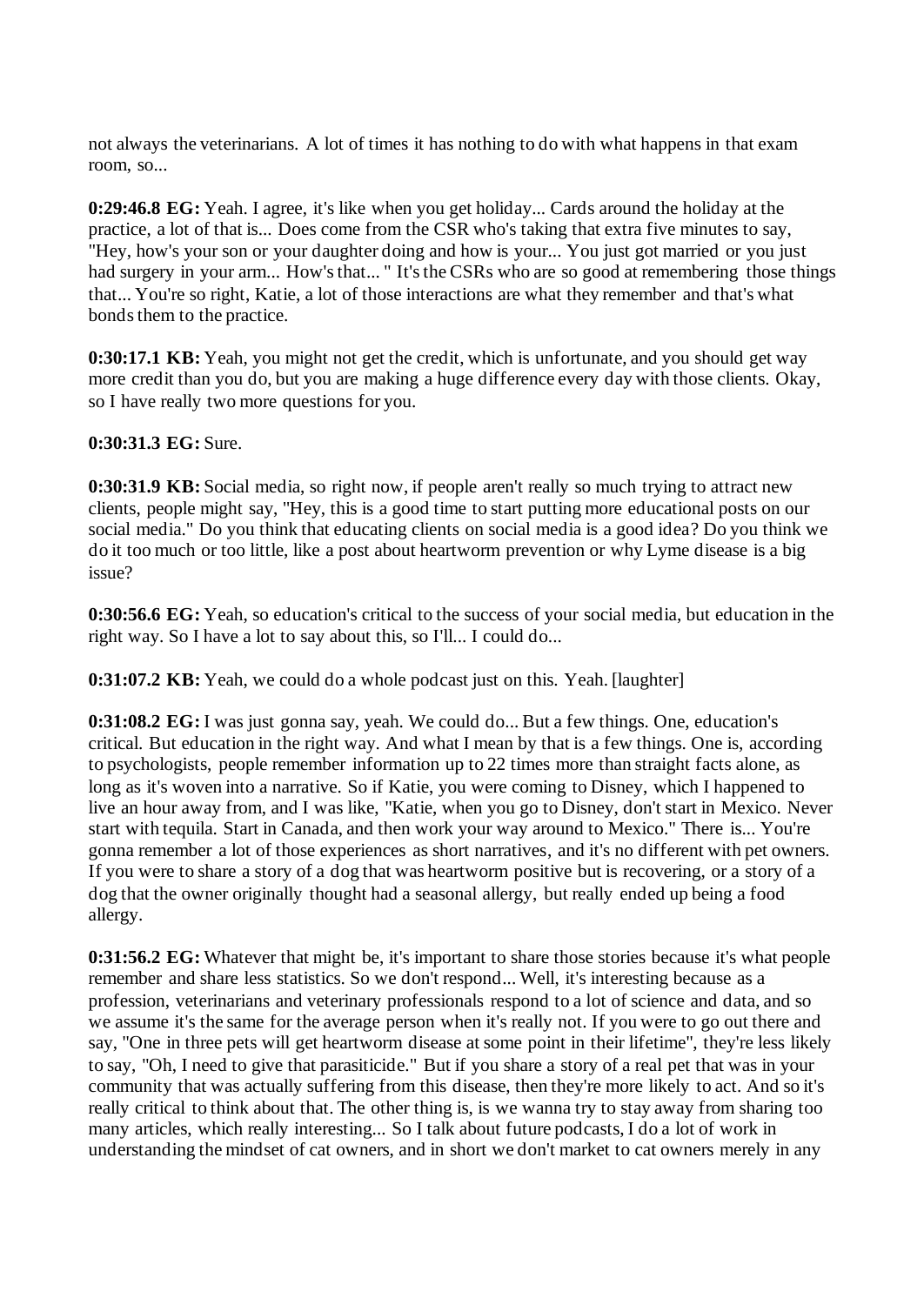way that's effective.

**0:32:50.7 KB:** That's another whole podcast. [chuckle]

**0:32:52.3 EG:** 100%. And let's do that because I've got a lot to say there.

**0:32:55.3 KB:** Okay. [chuckle]

**0:32:56.3 EG:** But, what's interesting is, according to the American Association of Feline Practitioners, 52% of cat owners said that they would actually bring their cat to the vet more often if they knew that they could present problems. But when you look at the counter statistic or the statistic that even leads to that, 81% of cat owners believe that their cats are in excellent health and self-sufficient, so they don't actually believe that their cats get sick and don't self-correct, but if you were to tell them otherwise... And so the reason I say that is, cat owners tend to respond even better to education than dog owners, and interestingly enough, if you were to share an article on a dog health-related topic, it's probably gonna get very, very little clicks. If you were to share an article about cat health, it actually gets more engagement just to kind of prove that. So yes, it's important. The one thing I'll also add is, 'cause I know we have a lot of AAHA accredited practices in Canada, in Canada, depending on where you're from, you're actually not allowed to market products or services in Quebec, you're not even allowed to market your practice at all.

**0:33:58.7 EG:** So it is important to recognize that no matter what province you're in within Canada, that as long as we take an educational approach, we're not violating the guidelines that our governing bodies have put in place. So if we go out there and we say, "You need to purchase this term diet 'cause it's gonna be great for your pet and give them a healthy coat," you can't do that in most provinces. But if you were to say, "We had this cat come in with this skin issue, the owner thought it was a seasonal allergy, through an examination we were able to actually find out it was a food allergy, when we started giving this pet this diet, we noticed a dramatic shift. So it's very important to keep an eye out for these type of issues with your pet because if they go undiagnosed they can become a problem." You're actually allowed to do that. It's a very subtle way of marketing, but more importantly than anything it's educational. So in short, yes, let's do education, but let's do it in a way that's effective and more meaningful, so let's share more stories and things like that.

**0:34:48.7 KB:** Stories, I love it. Stories are my favorite thing, and I wish all we could do in this podcast is tell stories all day because vet professionals have the best stories.

#### **0:34:57.3 EG:** So true.

**0:34:57.8 KB:** I feel like we don't realize how lucky we are compared to say, your average dentist or lawyer that we... Every single appointment we see is a story and a cute picture, and marketing could be just that easy if we were just like, "Hey, let's just mine this content for what it is," and that makes a ton of sense. And I love that about Canada, that you can't just put an ad on your social media, but you can say why this pet got better with the help of a product. I think that's really cool. One of the things that... And I am circling back to that marketing to cat owners, by the way, you'll be getting an email from me. [laughter]

**0:35:35.3 EG:** Yeah. Okay, let's do it. [laughter]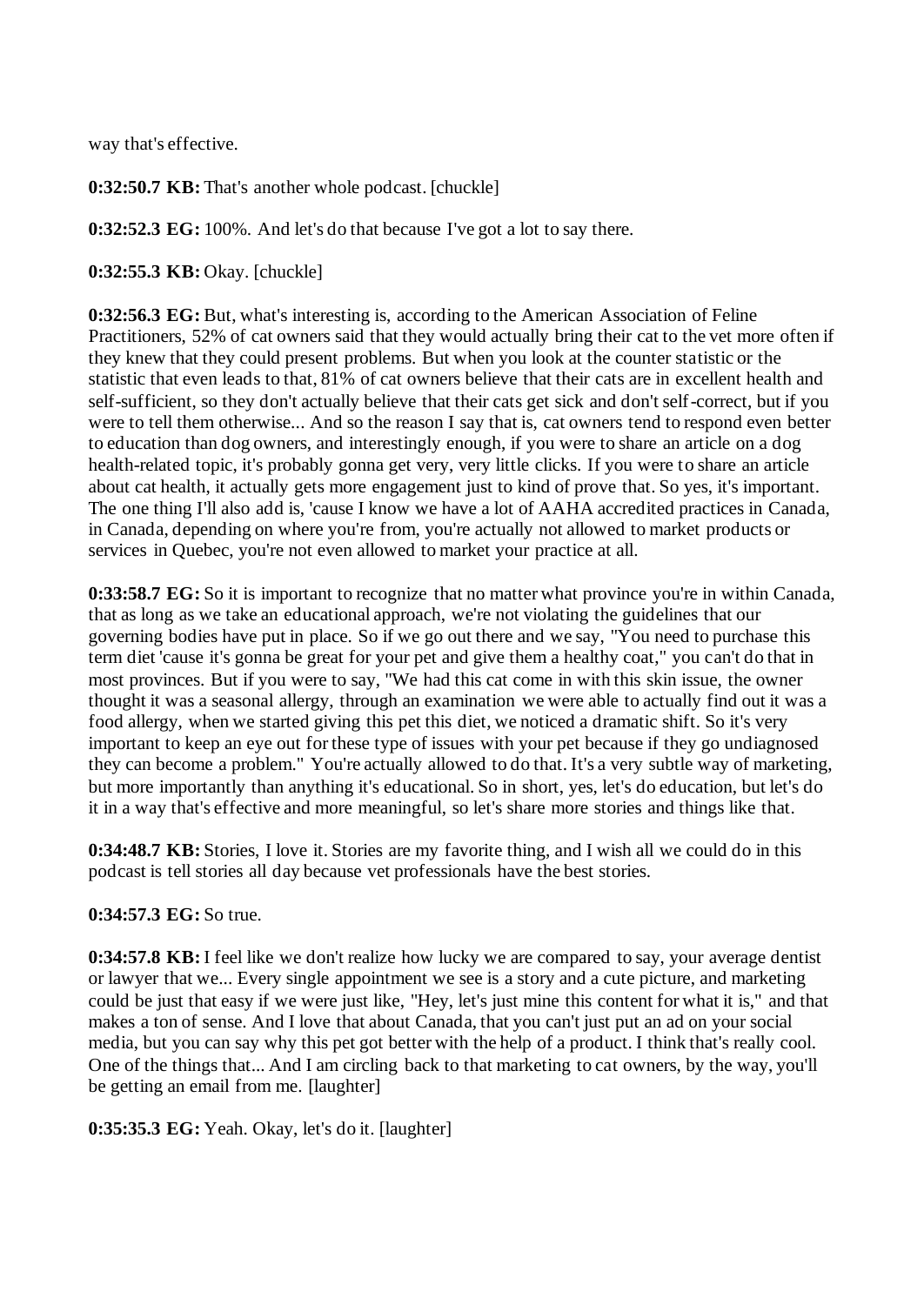**0:35:39.3 KB:** But I think this has been such a great conversation because there are so many things that you said that I think will resonate with people who maybe don't see marketing as something that comes naturally, one being that data is important, and as you say, we're data-driven people. We use this medication 'cause the data says it works, and we use this diet because there's tons of data behind it versus just buying something off-the-shelf. And if data tells us that marketing is important, even when we feel like we can't see straight 'cause we're so busy, then it seems like it's probably worth spending some time and resources to get that done and get it done right.

**0:36:19.4 EG:** Yeah, and I'll also add to that, even if you're successful in what you do today, it doesn't mean that you can't be more successful. I've had practices over the last few years who said, "Our new client numbers are great, our patient visits are great, but I want an exit strategy, and when I sell, I wanna sell for the most that I can." And so they say, "Even though I'm doing well, I wanna do better." And so I always tell practices, you don't have to make change when key performance indicators are going in the direction that you don't want them to, you can very much make change now, especially if you're an owner looking to sell at some point in the future. You've built this practice, you put a lot of blood, sweat and tears into it, it would be nice to get what it was worth in that, and so, just always think about it from that sense as well, but... Yeah.

**0:37:04.4 KB:** Yeah, absolutely. So, to close out, I'd like to ask you my last question...

### **0:37:09.1 EG:** Sure.

**0:37:09.3 KB:** Which is, if... If your practice is like, "Oh, I've really been neglecting this area or I know I have to do more, but it just seems overwhelming," like what's one thing that any practice could probably start doing tomorrow to kinda up their marketing game and beef up that strategy?

**0:37:28.7 EG:** Yeah, so I don't think there's a wrong first thing, I think what I like about the nature of the question is that I always tell practices it's to pick one thing, I think one of the things that I've seen work really well and it ties into what we mentioned a few moments ago is, don't... Don't try to do this yourself. So I think the best thing that you can do is set up a team meeting and say, "Hey, we wanna do more with marketing, we wanna tell more stories, we wanna educate more pet owners, what are your ideas?"

**0:37:58.3 EG:** And work with your team, and you're gonna very quickly see who's very excited and into it, and who's gonna help you, and then you're also gonna very quickly see people who are just not interested or engaged in that by any means. And once you get that... It could be a group of people, it could be one person, once you get that additional support, then sit down and brainstorm and say, "Look at our website, look at our competitor's website, how is that going? Look at the pictures, are they personalized pictures? Let's go to Facebook and see, are we sharing enough cat pictures in comparison to dog pictures or content?" But a lot of times when you take that team approach, you will start to just get a ton of ideas about what... The direction that you can take, but once you get those ton of ideas, continue to narrow down to one thing at a time, if it's updating the website, updating pictures, adding more cat content, just focus on that one thing at a time. I don't think there's any wrong approach when it comes to just doing something.

**0:38:56.0 KB:** Yeah, that's great advice. That activation energy to get going is sometimes the hardest thing to find, but getting your team involved is always a good idea with almost every big decision it seems like...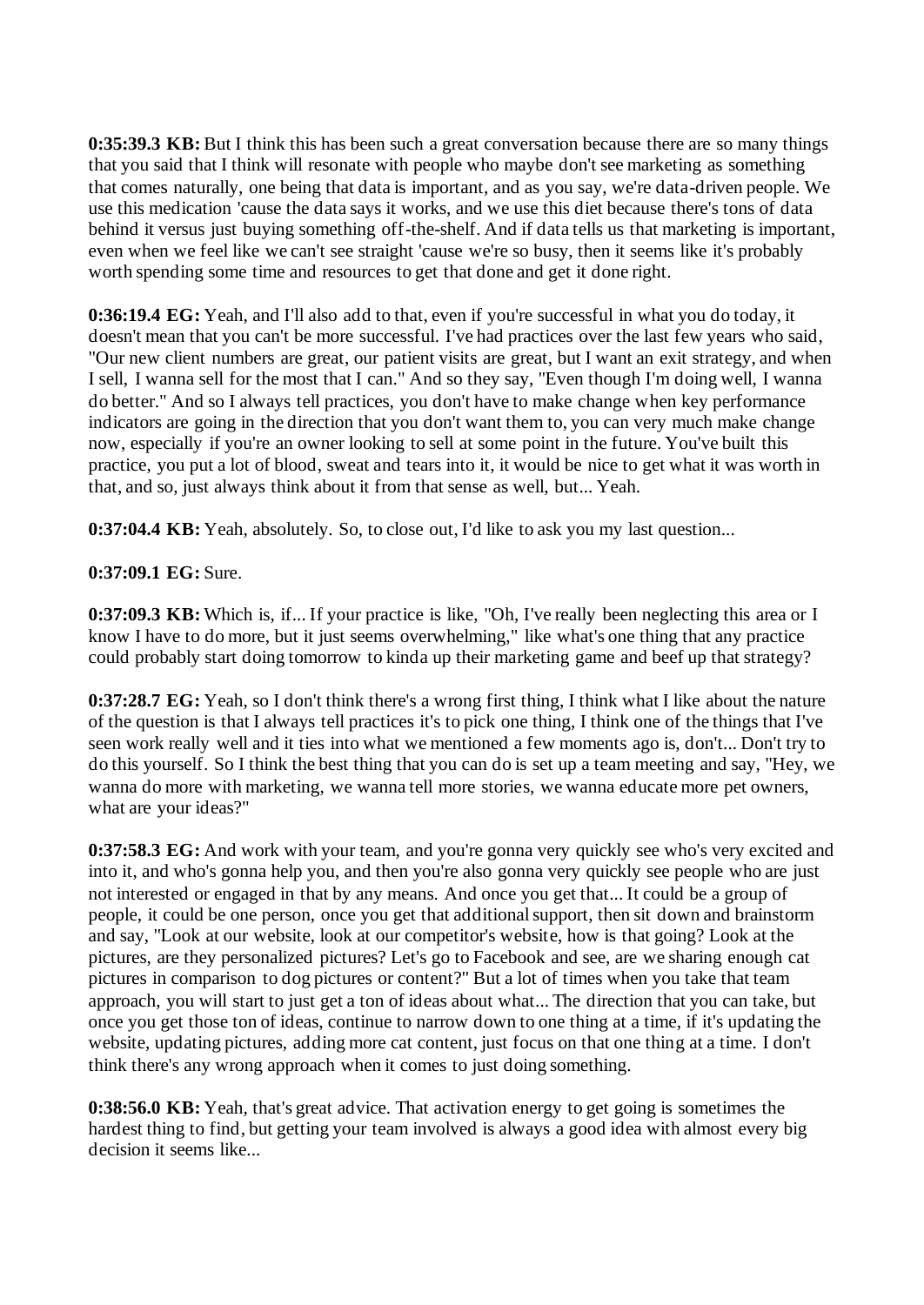**0:39:06.3 EG:** True.

**0:39:06.8 KB:** That's... That's a good rule of thumb is like if you're trying to do it all on your own and your team doesn't know, that's probably the first step you should take, [chuckle] so...

**0:39:13.3 EG:** Plus it's fun.

**0:39:14.8 KB:** Yeah, it's fun. It's fun to brainstorm and work on things together. So, Eric, thank you so much, this has been so much fun. And I think I've identified like 65 other topics that we could talk about, so maybe I'll try to narrow that down to one and we can hopefully do this again sometime, but...

**0:39:30.3 EG:** I would love to.

**0:39:31.3 KB:** And... Just... I wanted to thank CareCredit too, quickly, because CareCredit is actually making this episode possible and several others this first year of our podcast and I'm really, really grateful to them.

**0:39:44.4 EG:** Can I add just because it's CareCredit, I always tell people... Just last marketing tip, proactively talk about financing.

**0:39:51.8 KB:** Oh yeah.

**0:39:52.3 EG:** Don't wait... So... And what I mean by that is you can easily in your reminders... When I get a reminder that says, "My pet's due for a service," have a link at the bottom that says, "Are you looking at ways to afford care?" Or something a little bit more eloquent.

**0:40:03.8 KB:** Love that.

**0:40:04.3 EG:** Have a link that goes to your website that shows all of your financing options including CareCredit, so sorry, I just... Felt the need to throw that in. [chuckle]

**0:40:11.7 KB:** No, I love that. Eric, where can our listeners find you if they do want to enlist your help with all of this?

**0:40:18.9 EG:** Yeah, so it's pretty easy. Anywhere online, it's @EricGarciaFL, so @EricGarciaFL on LinkedIn, Instagram, Twitter, anywhere, any social platform, you'll see me on TikTok but you won't see anything there, [chuckle] so I just don't use it right now, but...

**0:40:34.1 KB:** It's like my Twitter.

**0:40:35.3 EG:** Yeah, it's kind of like my Twitter too, you'll probably see me more engaged on Instagram or ericgarciafl.com, but yeah, I would love to meet some of your listeners and hear how they were able to apply this information hopefully.

**0:40:49.1 KB:** Fantastic, Thank you again so much, Eric. Thanks to CareCredit, and thanks to everybody for listening, we'll catch you next time on Central Line.